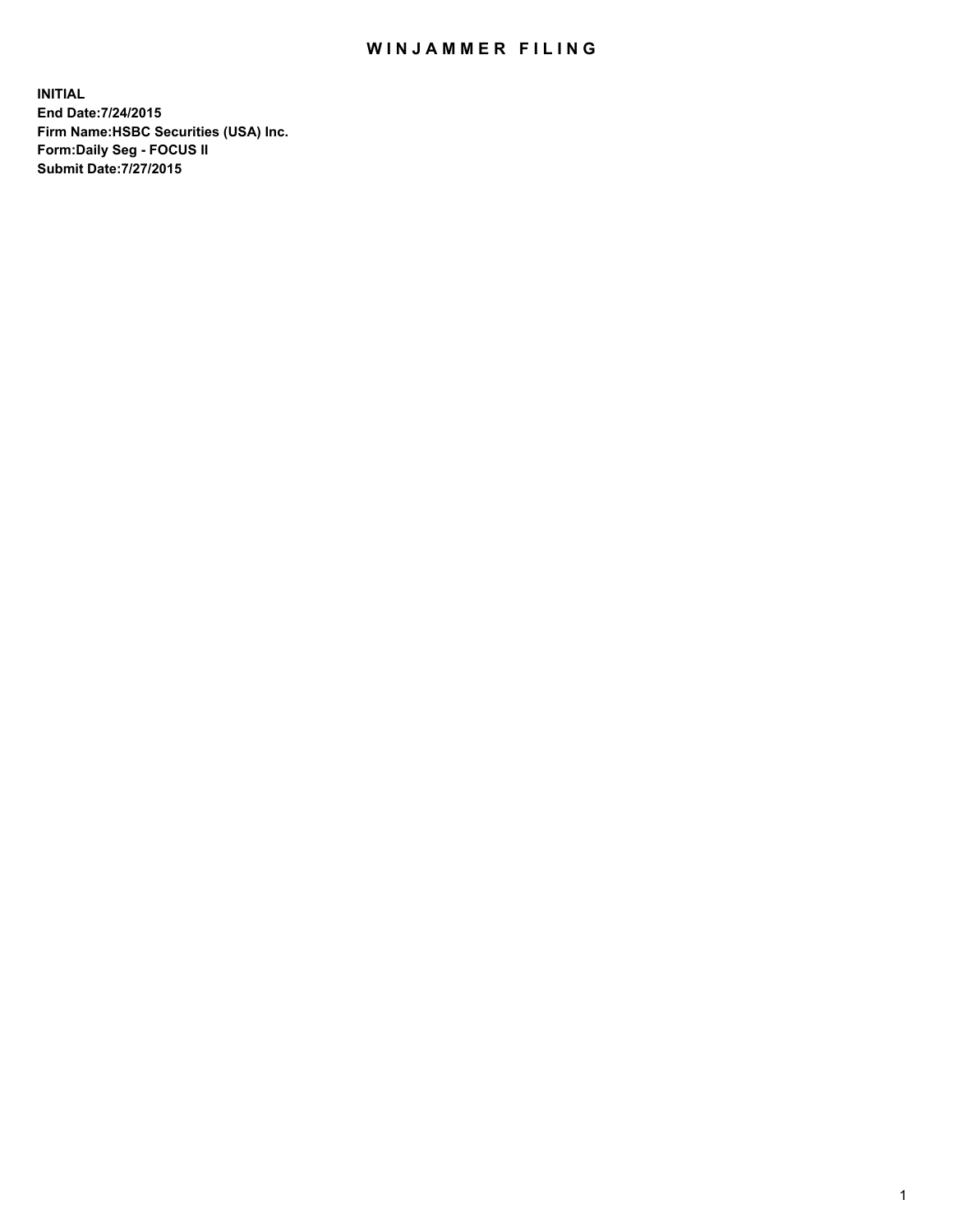## **INITIAL End Date:7/24/2015 Firm Name:HSBC Securities (USA) Inc. Form:Daily Seg - FOCUS II Submit Date:7/27/2015 Daily Segregation - Cover Page**

| Name of Company<br><b>Contact Name</b><br><b>Contact Phone Number</b><br><b>Contact Email Address</b>                                                                                                                                                                                                                         | <b>HSBC Securities (USA) Inc.</b><br>Steven richardson<br>212-525-6445<br>steven.richardson@us.hsbc.com |
|-------------------------------------------------------------------------------------------------------------------------------------------------------------------------------------------------------------------------------------------------------------------------------------------------------------------------------|---------------------------------------------------------------------------------------------------------|
| FCM's Customer Segregated Funds Residual Interest Target (choose one):<br>a. Minimum dollar amount: ; or<br>b. Minimum percentage of customer segregated funds required:% ; or<br>c. Dollar amount range between: and; or<br>d. Percentage range of customer segregated funds required between: % and %.                      | 50,000,000<br>0 <sub>0</sub><br>0 <sub>0</sub>                                                          |
| FCM's Customer Secured Amount Funds Residual Interest Target (choose one):<br>a. Minimum dollar amount: ; or<br>b. Minimum percentage of customer secured funds required:%; or<br>c. Dollar amount range between: and; or<br>d. Percentage range of customer secured funds required between:% and%.                           | 10,000,000<br>0 <sub>0</sub><br>00                                                                      |
| FCM's Cleared Swaps Customer Collateral Residual Interest Target (choose one):<br>a. Minimum dollar amount: ; or<br>b. Minimum percentage of cleared swaps customer collateral required:%; or<br>c. Dollar amount range between: and; or<br>d. Percentage range of cleared swaps customer collateral required between:% and%. | 70,000,000<br>0 <sub>0</sub><br>00                                                                      |

Attach supporting documents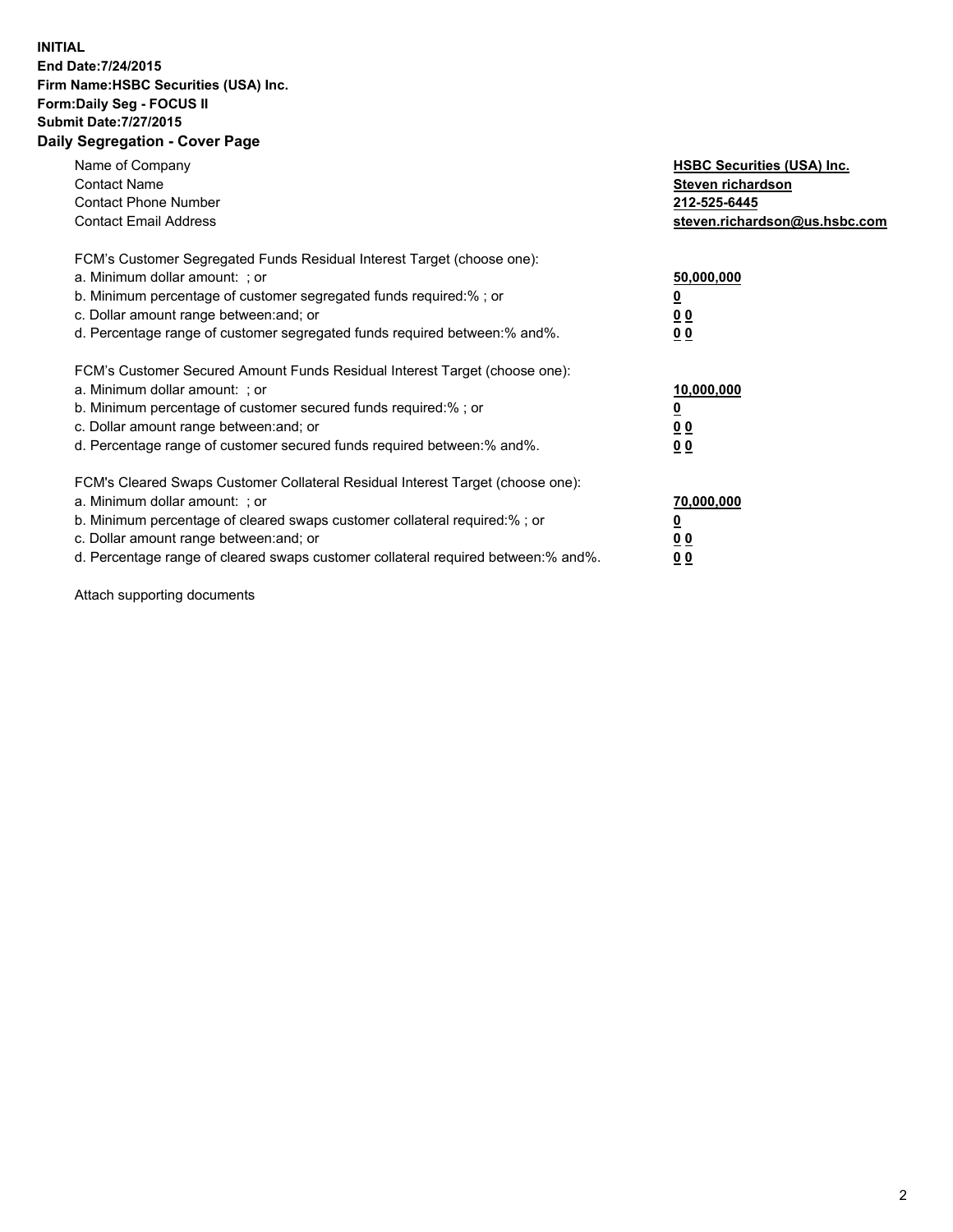**INITIAL End Date:7/24/2015 Firm Name:HSBC Securities (USA) Inc. Form:Daily Seg - FOCUS II Submit Date:7/27/2015 Daily Segregation - Secured Amounts**

## Foreign Futures and Foreign Options Secured Amounts Amount required to be set aside pursuant to law, rule or regulation of a foreign government or a rule of a self-regulatory organization authorized thereunder 1. Net ledger balance - Foreign Futures and Foreign Option Trading - All Customers A. Cash **56,151,690** [7315] B. Securities (at market) **38,966,523** [7317] 2. Net unrealized profit (loss) in open futures contracts traded on a foreign board of trade **1,171,130** [7325] 3. Exchange traded options a. Market value of open option contracts purchased on a foreign board of trade **0** [7335] b. Market value of open contracts granted (sold) on a foreign board of trade **0** [7337] 4. Net equity (deficit) (add lines 1. 2. and 3.) **96,289,343** [7345] 5. Account liquidating to a deficit and account with a debit balances - gross amount **1,312,276** [7351] Less: amount offset by customer owned securities **-1,225,376** [7352] **86,900** [7354] 6. Amount required to be set aside as the secured amount - Net Liquidating Equity Method (add lines 4 and 5) 7. Greater of amount required to be set aside pursuant to foreign jurisdiction (above) or line 6. FUNDS DEPOSITED IN SEPARATE REGULATION 30.7 ACCOUNTS

- 1. Cash in banks
	- A. Banks located in the United States **26,731,524** [7500]
	- B. Other banks qualified under Regulation 30.7 **0** [7520] **26,731,524** [7530]
- 2. Securities
	- A. In safekeeping with banks located in the United States **38,966,523** [7540]
	- B. In safekeeping with other banks qualified under Regulation 30.7 **0** [7560] **38,966,523** [7570]
- 3. Equities with registered futures commission merchants
	- A. Cash **0** [7580]
	- B. Securities **0** [7590]
	- C. Unrealized gain (loss) on open futures contracts **0** [7600]
	- D. Value of long option contracts **0** [7610]
	- E. Value of short option contracts **0** [7615] **0** [7620]
- 4. Amounts held by clearing organizations of foreign boards of trade
	-
	-
	- C. Amount due to (from) clearing organization daily variation **0** [7660]
	- D. Value of long option contracts **0** [7670]
	- E. Value of short option contracts **0** [7675] **0** [7680]
- 5. Amounts held by members of foreign boards of trade
	-
	-
	- C. Unrealized gain (loss) on open futures contracts **1,171,130** [7720]
	- D. Value of long option contracts **0** [7730]
	- E. Value of short option contracts **0** [7735] **72,719,941** [7740]
- 6. Amounts with other depositories designated by a foreign board of trade **0** [7760]
- 7. Segregated funds on hand **0** [7765]
- 8. Total funds in separate section 30.7 accounts **138,417,988** [7770]
- 9. Excess (deficiency) Set Aside for Secured Amount (subtract line 7 Secured Statement Page 1 from Line 8)
- 10. Management Target Amount for Excess funds in separate section 30.7 accounts **10,000,000** [7780]
- 11. Excess (deficiency) funds in separate 30.7 accounts over (under) Management Target **32,041,745** [7785]

**0** [7305]

**96,376,243** [7355] **96,376,243** [7360]

 A. Cash **0** [7640] B. Securities **0** [7650]

 A. Cash **71,548,811** [7700] B. Securities **0** [7710] **42,041,745** [7380]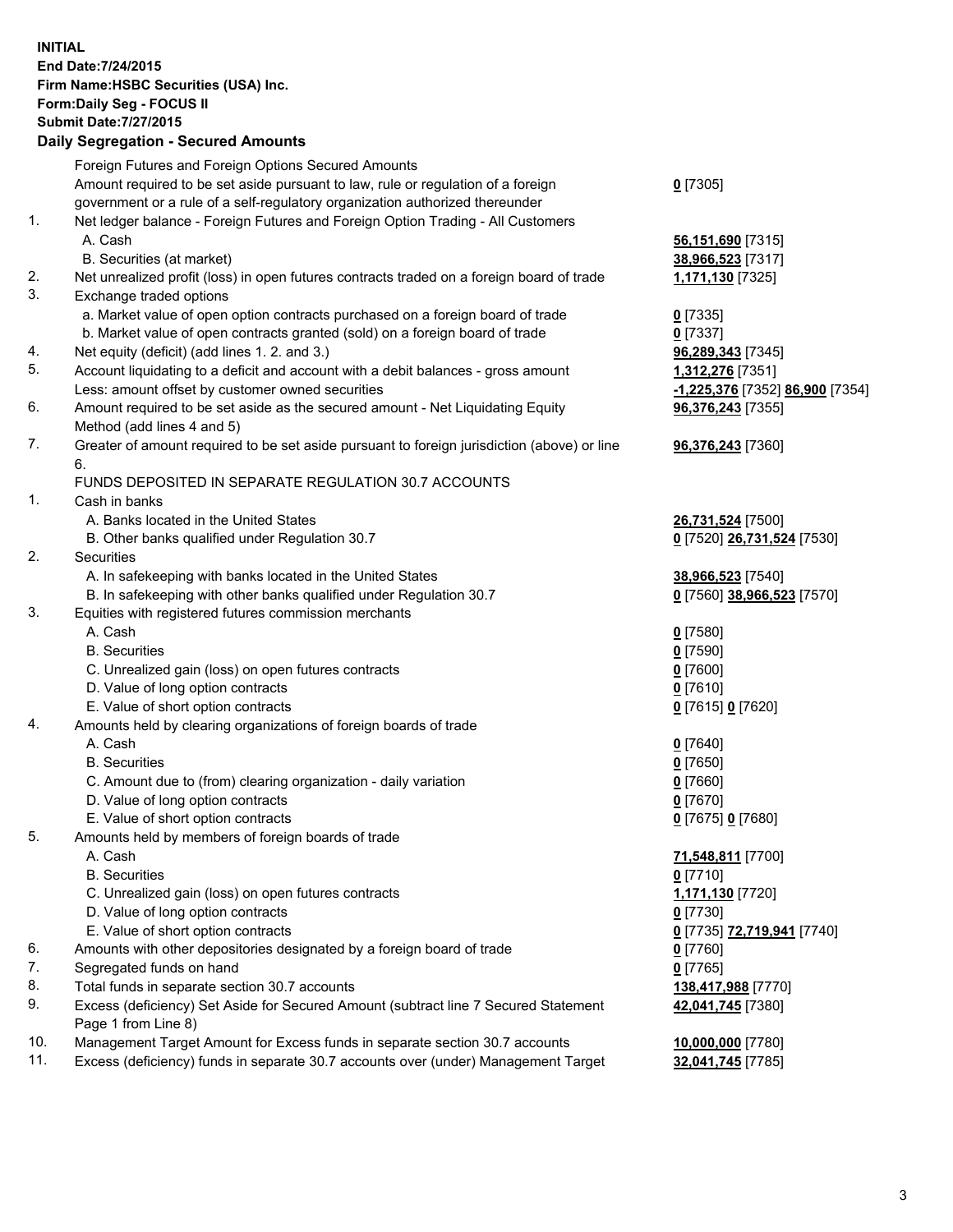**INITIAL End Date:7/24/2015 Firm Name:HSBC Securities (USA) Inc. Form:Daily Seg - FOCUS II Submit Date:7/27/2015 Daily Segregation - Segregation Statement** SEGREGATION REQUIREMENTS(Section 4d(2) of the CEAct) 1. Net ledger balance A. Cash **104,855,769** [7010] B. Securities (at market) **724,240,698** [7020] 2. Net unrealized profit (loss) in open futures contracts traded on a contract market **85,839,798** [7030] 3. Exchange traded options A. Add market value of open option contracts purchased on a contract market **107,113,087** [7032] B. Deduct market value of open option contracts granted (sold) on a contract market **-6,528,591** [7033] 4. Net equity (deficit) (add lines 1, 2 and 3) **1,015,520,761** [7040] 5. Accounts liquidating to a deficit and accounts with debit balances - gross amount **46,262,945** [7045] Less: amount offset by customer securities **-46,246,284** [7047] **16,661** [7050] 6. Amount required to be segregated (add lines 4 and 5) **1,015,537,422** [7060] FUNDS IN SEGREGATED ACCOUNTS 7. Deposited in segregated funds bank accounts A. Cash **15,820,090** [7070] B. Securities representing investments of customers' funds (at market) **0** [7080] C. Securities held for particular customers or option customers in lieu of cash (at market) **132,349,962** [7090] 8. Margins on deposit with derivatives clearing organizations of contract markets A. Cash **27,162,684** [7100] B. Securities representing investments of customers' funds (at market) **234,610,000** [7110] C. Securities held for particular customers or option customers in lieu of cash (at market) **591,890,736** [7120] 9. Net settlement from (to) derivatives clearing organizations of contract markets **-40,427,791** [7130] 10. Exchange traded options A. Value of open long option contracts **107,113,087** [7132] B. Value of open short option contracts **-6,528,591** [7133] 11. Net equities with other FCMs A. Net liquidating equity **52,303,130** [7140] B. Securities representing investments of customers' funds (at market) **0** [7160] C. Securities held for particular customers or option customers in lieu of cash (at market) **0** [7170] 12. Segregated funds on hand **0** [7150] 13. Total amount in segregation (add lines 7 through 12) **1,114,293,307** [7180] 14. Excess (deficiency) funds in segregation (subtract line 6 from line 13) **98,755,885** [7190] 15. Management Target Amount for Excess funds in segregation **50,000,000** [7194] **48,755,885** [7198]

16. Excess (deficiency) funds in segregation over (under) Management Target Amount Excess